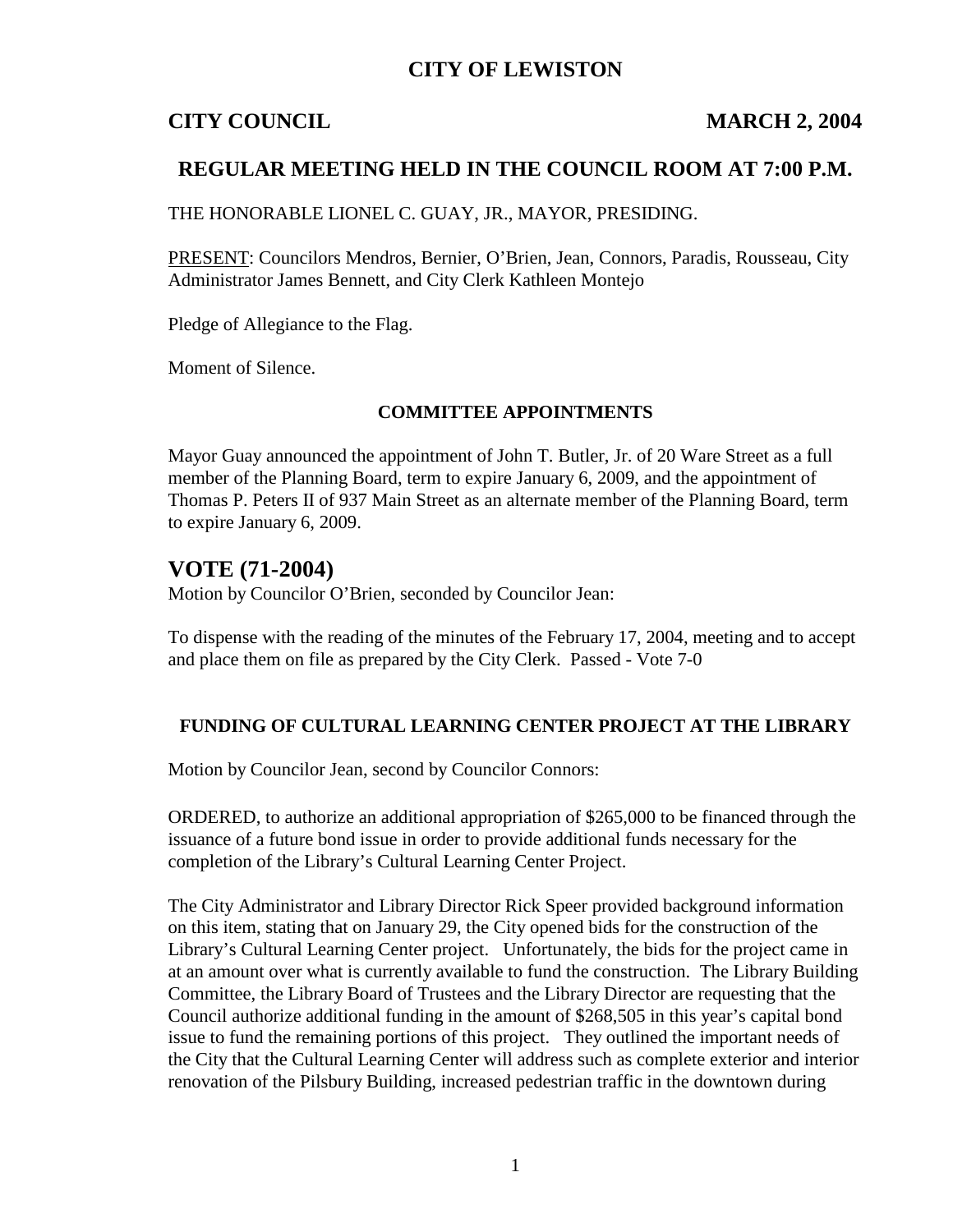daytime and evening hours, archives space to house historical documents such as the Bates Manufacturing papers, Libbey Mill papers and many others, as well as offer a function room for 150 people and economic development in the downtown. Mr. Speer also discussed the financial information regarding the establishment of the Cultural Learning Center, noting that the City has already committed \$1,700,000 to the project, and the Board of Trustees and the Friends of LPL have received or raised over \$1,200,000 from various sources and they have a commitment to raise an additional \$200,000 to furnish and equip the new facility.

The City Administrator mentioned that this project has been in the works for several years and the bids came in higher than expected and therefore the additional funds are needed. Mr. Speer stated the two main objectives for the Learning Center are to develop cultural awareness and to preserve local historical records, with goals to improve space needs for community groups, integrate well with the downtown, be tastefully preserved and be a cost effective project.

Jan Phillips spoke on behalf of the Trustees, stating this project will be transformative and will help enrich the understanding of cultural heritage, and will increase access to performing arts in the area for the entire family, and will anchor and strengthen the downtown economic development work. There will be many evening and weekend events, bringing people into the downtown, creating cultural tourism and historic appeal. The Library is planning many events for youth and seniors, and hopes the Center can be up and running within the year. Mr. Speer reviewed the sources of funds already collected which have been many grants from area foundations.

Councilor Bernier asked if the group has done a campaign to raise funds from local businesses and citizens. It was noted there are many other capital campaigns in the City that are competing already, such as the Public Theater, two hospitals, L/A Arts, Franco American Center at St. Mary, the City Hall Clock and others.

Councilor Rousseau said that it is a gorgeous building and he does not want to cut anything and feels the renovated building will enhance the downtown, but he does not feel the Board is setting the bar high enough and feels they need to set it at two million, three million or even five million dollars. Councilor Rousseau said that every dollar on the tax roll is a dollar less to spend on something else, and he is wondering if the Library Board can raise additional funds through foundations, etc. Councilor Rousseau stated that he supports the Library project, but not with additional tax dollars. He suggested that businesses that have received TIFs recently from the City could contribute funds. It was noted that the deadline to accept or reject the current construction bid price is March 12.

Councilor Paradis said that he echos Councilors Bernier and Rousseau regarding seeking additional private funding, stating that he personally does not get hysterical over historical. He said that he supports the overall project but can not see to use additional tax dollars to fund it, stating the City can not afford it. He asked if community groups will be charged a fee to use the function room, and Mr. Speer stated that under the City's Facility Use Policy, outside groups will pay a room use fee.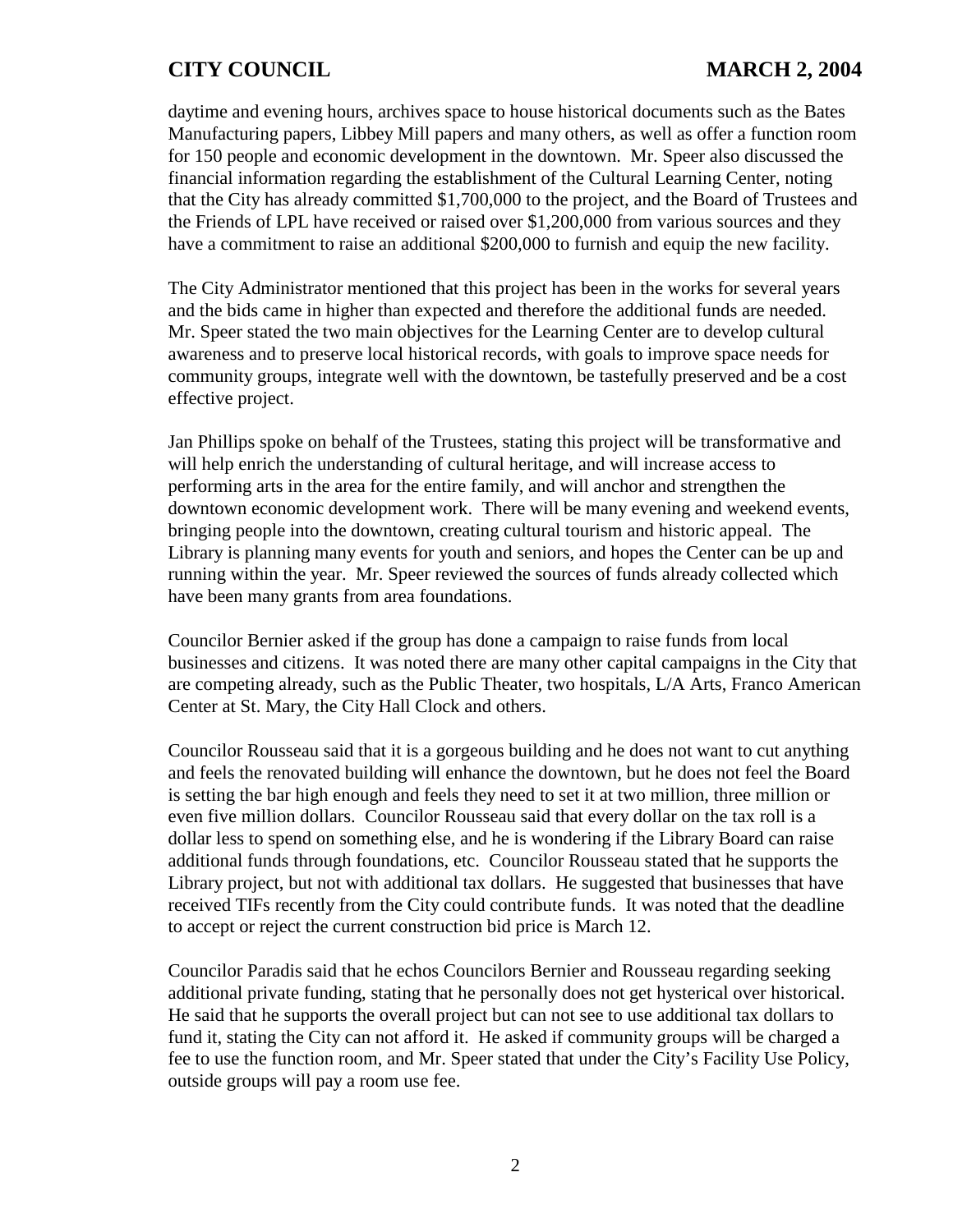The City Administrator stated that the money, if approved, would not be bonded until next May or June, over a year from now, and someone can raise funds to off set that. Councilor Bernier stated that Lewiston is a place we can all be proud of, that learning is a life-long process and that the Library is a commitment for all of us as a community. She suggested that the Council support half of the request and that the other half be raised by a major fundraising effort by the Trustees.

Councilor Mendros stated this project is exactly what the City needs to bring more life into the downtown. He said he likes Councilor Paradis' idea about charging a use fee to community groups that use the Library. He would like to see a dollar for dollar match from the Trustees for the additional City bond money. He volunteered to assist the Library with fundraising. Councilor O'Brien said this is a public project and a public library and as elected officials, they are stepping up to the plate with tax money and hopes other groups from the public will also contribute funds.

# **VOTE (72-2004)**

Motion by Councilor Bernier, second by Councilor O'Brien:

To amend the motion to include the following statement: "with the understanding that approximately \$135,000 of this amount is to be raised by the Friends of the Library Association."

Did Not Pass - Vote 3-4 (Councilors Rousseau, Mendros and Bernier in favor; Councilors Jean, Connors, Paradis and O'Brien opposed.)

The Mayor invited members of the public to speak:

Arthur Turley - Urged the Council to provide full funding through the bond issue, stating he will be happy to pay his share of the increase knowing it is supporting the Library project.

Steve Hochstadt - He reminded the Council of the economic development impact the Cultural Learning Center will have, noting that history can mean money.

Kathleen Demers - Commented on the need for increased arts and humanities programs in the downtown as well as the many teen programs that could be available and said the Center will be a great community benefit.

Dennis Mason - Spoke about not wanting to nickel and dime the project, saying that the full additional amount if bonded will only mean pennies to the taxpayers and not a significant cost, and reminded the Council the Trustees have already raised a lot of money in the past for the Library , reminding the Council it is a CITY library.

Lori O'Higgins - Mentioned that her family uses the children's section regularly and this is a wonderful community resource with a knowledgeable staff. Questioned what message a positive vote on the amendment would send to residents - "we don't care about you". She encouraged sending a strong message of support by fully funding this project.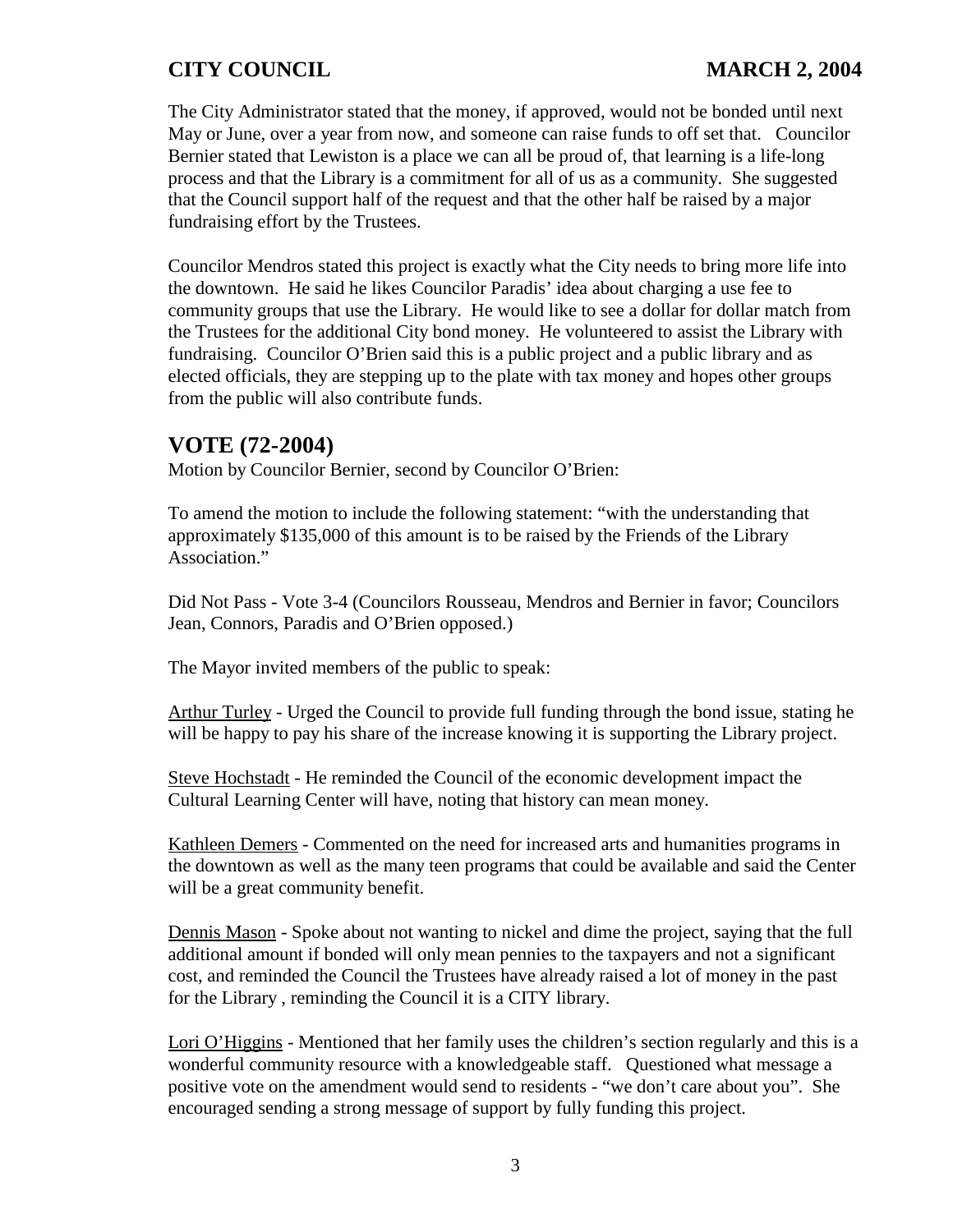Chris Beam - Has worked with the Bates Mill and Libbey Mill papers - Lewiston's history is a manufacturing city and the preservation and research of these papers will be invaluable to the City's rich history, noting that genealogists and researchers from around New England and Canada will travel here to study the old mill records.

Harry Hirshler - Mentioned the programs available to senior citizens will be great - computer use, cultural performances and so forth, and he encouraged the Council for full support.

Elliot Epstein - Historic preservation and archives are most important for a community's heritage. He urged the Council not to be short sighted and said this Center will offer a big payback in the future.

Mary Hughes Greer - Served as the archivist for the Bates Mill papers to catalog them and said these are the most complete set of records of this type she has seen, and rivals those at Harvard University library. She urged support of this program and said that all Lewiston residents can go in and study the history of the community and their relatives.

Lizette Leveille - Asked Council to please fund entire amount noting this project is small compared to others, noting the importance of access to the records and the cultural and humanities offerings of the new Center.

Jane Weed - As a taxpayer is happy to have taxes used for full funding, noting that libraries are the last, best, great equalizer.

Cindy LaRock - Introduced herself as a member of the building committee and involved with arts education such as dance, theater, and so forth. She said that many kids do not have a place to go in town and the Center will offer after school and weekend programs. She said that the cultural and humanities offerings will be great and no other facility in the area provides these programs, noting it will benefit youth, teens, elderly and families.

Larry Raymond - Spoke as a representative of the Callahan estate which donated one million dollars for the renovations and said that Mr. Callahan would want it to be a first class facility.

Christine Bradley - Said it is a disservice to the residents not to fully fund the project and said it is a multi-generational program offering events for young and old alike.

Mayor Guay stated that everyone is working to keep Lewiston as a first class City. Councilor Connors stated he will be voting against the amendment to require the Trustees and Friends group raise additional funds. Councilor Rousseau said that the reason he got involved with the clock tower fundraising project was that he wanted it to be a first class display of museum quality, noting that history is important and needs to be preserved, saying he does not want the project to be "nickeled and dimed", but of quality. He did suggest looking at other funding sources such as grants from large corporations.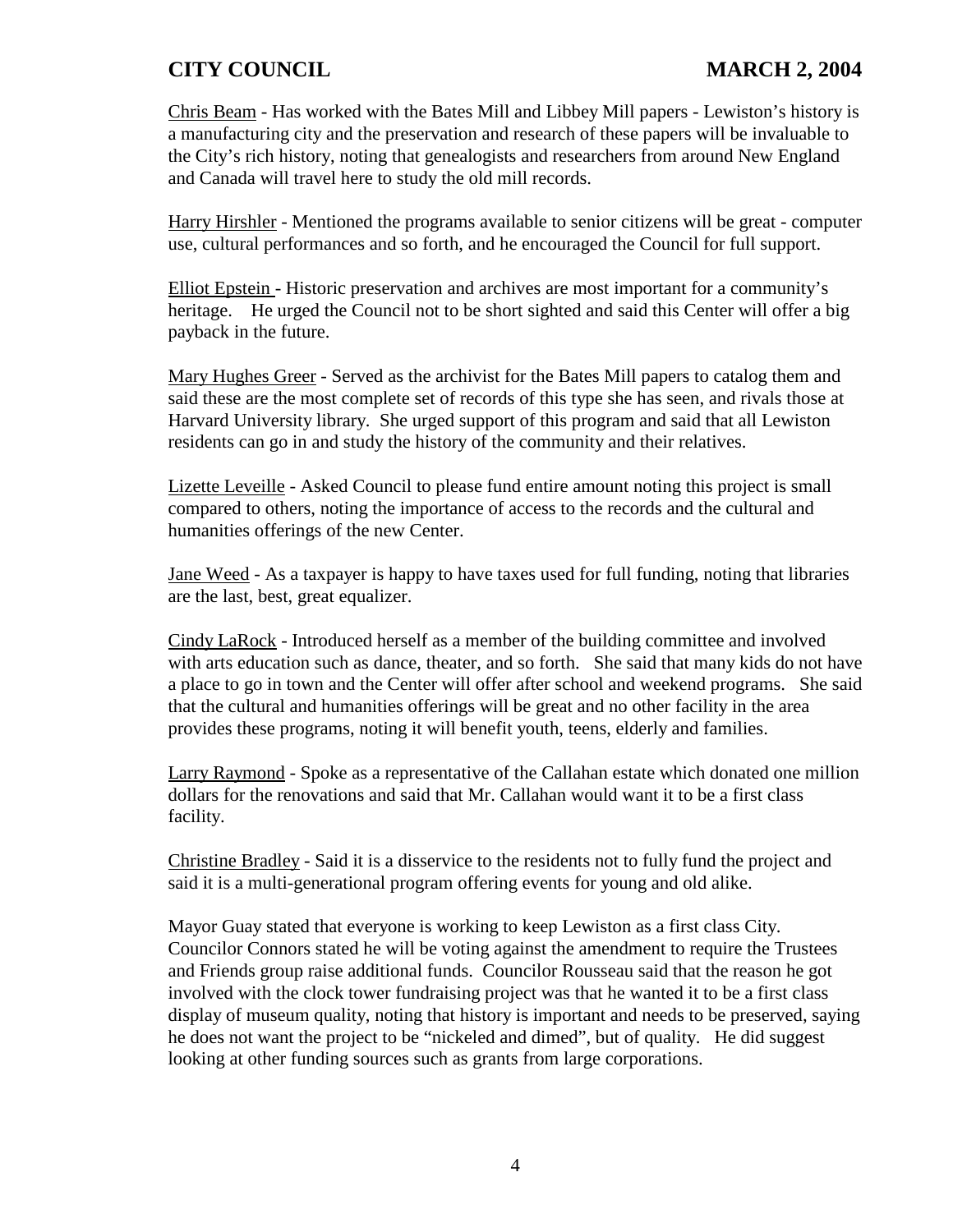Councilor Bernier stated the project can be first class with the City paying half of the additional cost and other donations covering the other half of the additional costs, saying the amendment can guarantee the full amount and the City can have half of it paid back from donations. Councilor Mendros noted the City is still on the hook for the full amount if funds are not raised.

# **VOTE (73-2004)**

Motion by Councilor Jean, second by Councilor Connors:

ORDERED, to authorize an additional appropriation of \$265,000 to be financed through the issuance of a future bond issue in order to provide additional funds necessary for the completion of the Library's Cultural Learning Center Project.

Passed - Vote 5-2 (Councilors Paradis and Rousseau opposed.)

At this point, Senator Rotundo addressed the Council and stated that Lewiston's state delegation is working together to find additional state money to help off set the project.

## **PUBLIC HEARING AND FINAL PASSAGE FOR CODE AMENDMENTS REGARDING VEHICLE NOISE**

Mayor Guay opened the public hearing. No members of the public spoke for or against this item. Mayor Guay then closed the hearing.

# **VOTE (74-2004)**

Motion by Councilor O'Brien, second by Councilor Jean:

That the proposed amendment to the City Code of Ordinances, Chapter 50 "Offenses and Miscellaneous Provisions", Article VI. "Operation of Noise-Creating Devices upon the Public Right of Ways", receive final passage by a roll call vote. Passed - Vote 5-2 (Councilors Mendros and Bernier opposed.)

#### **PUBLIC HEARING AND FINAL PASSAGE REGARDING AMENDMENTS FOR SPECIAL AMUSEMENT PERMITS**

Mayor Guay opened the public hearing. No members of the public spoke for or against this item. Mayor Guay then closed the hearing. Councilor Connors stated that he did not feel that the new license categories were clear and that the other proposed changes were not clear.

# **VOTE (75-2004)**

Motion by Councilor Jean, second by Councilor Paradis:

That the proposed amendment to the City Code of Ordinances, Chapter 10 "Amusements and Entertainments", Article III. "Special Amusement Permit", Section 10-76, "Permit required" and Section 10-77, "Public Hearing", receive final passage by a roll call vote.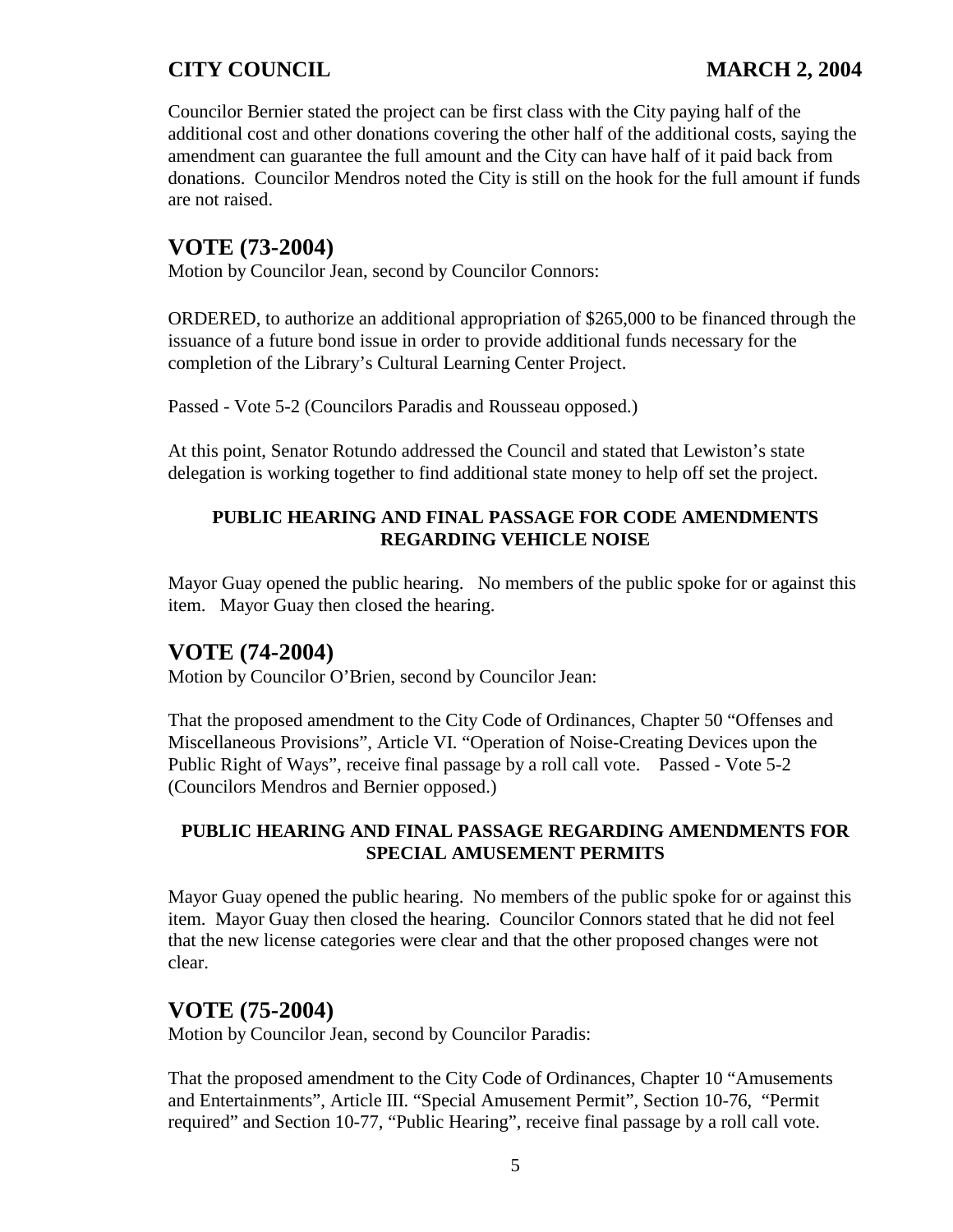Did Not Pass - Vote 3-4 (Councilors O'Brien, Jean and Paradis in favor; Councilors Mendros, Bernier, Connors and Rousseau opposed.)

The City Administrator stated that the next four agenda items pertained to the passage of this item, and the proposed Code amendments were related to the new license categories.

# **VOTE (76-2004)**

Motion by Councilor Rousseau, second by Councilor Mendros:

To reconsider action on the previous item. Passed - Vote 7-0

The Mayor announced that the original main motion was now back on the floor for consideration.

## **VOTE (77-2004)**

Motion by Councilor Rousseau, second by Councilor Jean:

That the proposed amendment to the City Code of Ordinances, Chapter 10 "Amusements and Entertainments", Article III. "Special Amusement Permit", Section 10-76, "Permit required" and Section 10-77, "Public Hearing", receive final passage by a roll call vote. Passed - Vote 5-2 (Councilor Connors and Bernier opposed.)

## **PUBLIC HEARING AND FIRST PASSAGE FOR CODE AMENDMENTS REGARDING DEFINITIONS OF ADULT BUSINESS ESTABLISHMENTS AND EATING & DRINKING ESTABLISHMENTS**

Mayor Guay opened the public hearing. No members of the public spoke for or against this item. Mayor Guay then closed the hearing.

## **VOTE (78-2004)**

Motion by Councilor Connors, second by Councilor Jean:

That the proposed amendment to Appendix A, Article II "Definitions", of the City Zoning and Land Use Code, concerning definitions of adult business establishments and eating and drinking establishments, receive first passage by a roll call vote and that the public hearing for said ordinance be continued to the meeting of March 16, 2004 for final passage. Passed - Vote 7-0

## **PUBLIC HEARING AND FIRST PASSAGE FOR CODE AMENDMENTS TO PROHIBIT ADULT BUSINESS AND ADULT AMUSEMENT ESTABLISHMENTS IN CERTAIN ZONES**

Mayor Guay opened the public hearing. No members of the public spoke for or against this item. Mayor Guay then closed the hearing.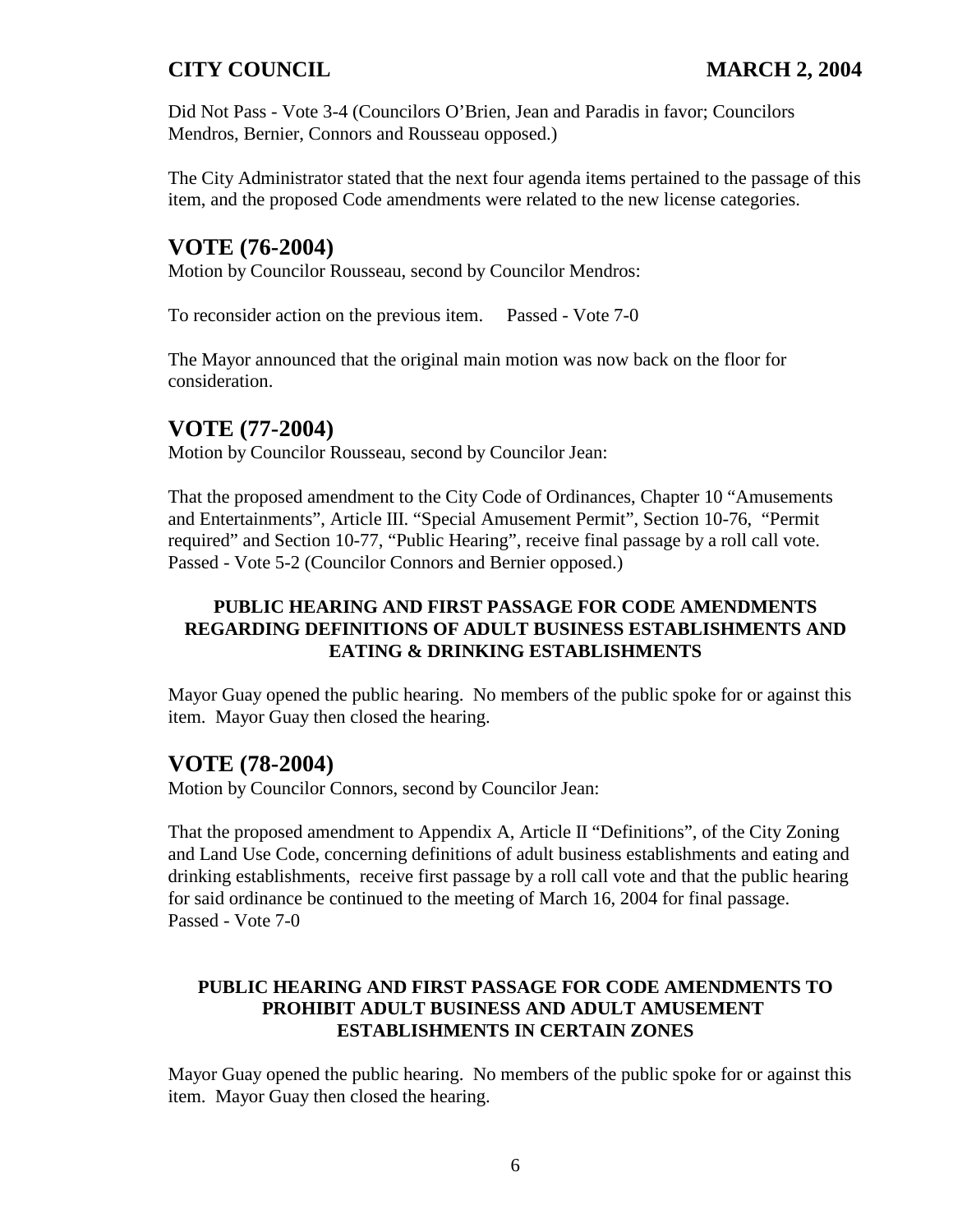# **VOTE (79-2004)**

Motion by Councilor Jean, second by Councilor Paradis:

That the proposed amendments to Appendix A, Article XI "District Regulations", Section 13, "Centreville District" and Section 16. "Urban Enterprise District", of the City Zoning and Land Use Code, concerning the prohibition of adult business establishments and adult amusement establishments, receive first passage by a roll call vote and that the public hearing for said ordinance be continued to the meeting of March 16, 2004 for final passage. Passed - Vote 6-1 (Councilor Mendros opposed.)

### **PUBLIC HEARING AND FIRST PASSAGE FOR CODE AMENDMENTS TO THE LOCATIONAL CRITERIA FOR ADULT BUSINESS ESTABLISHMENTS**

Mayor Guay opened the public hearing. No members of the public spoke for or against this item. Mayor Guay then closed the hearing. Councilor Mendros expressed concern about this amendment saying that it is creating more restrictions and not helping the problem. He said that changing the distance requirements from 300 ft to 200 ft might help to encourage additional businesses and lowering the size from 5000 square feet to 2000 square feet might also help to encourage businesses for evening entertainment - similar to an Old Port style area.

Motion by Councilor Jean, second by Councilor Paradis:

That the proposed amendments to Appendix A, Article XII "Performance Standards", Section 9, "Adult amusement and business establishments", of the City Zoning and Land Use Code, concerning the locational criteria of adult business establishments in the Centreville district, receive first passage by a roll call vote and that the public hearing for said ordinance be continued to the meeting of March 16, 2004 for final passage.

# **VOTE (80-2004)**

Motion by Councilor O'Brien, second by Councilor Jean:

To postpone this item to March 16, 2004 Council meeting. Passed - Vote 7-0

At this point, Mayor Guay took several items out of order to address them since several members of the audience were waiting for various agenda items to be discussed.

## **STREET ACCEPTANCE FOR RADIO CIRCLE**

# **VOTE (81-2004)**

Motion by Councilor O'Brien, second by Councilor Mendros:

ORDERED, That Radio Circle, with the boundaries and measurements of the same, as laid out and reported by the legal description, be hereby accepted, allowed and established as a public street or public way for the use of the City of Lewiston. Passed - Vote 7-0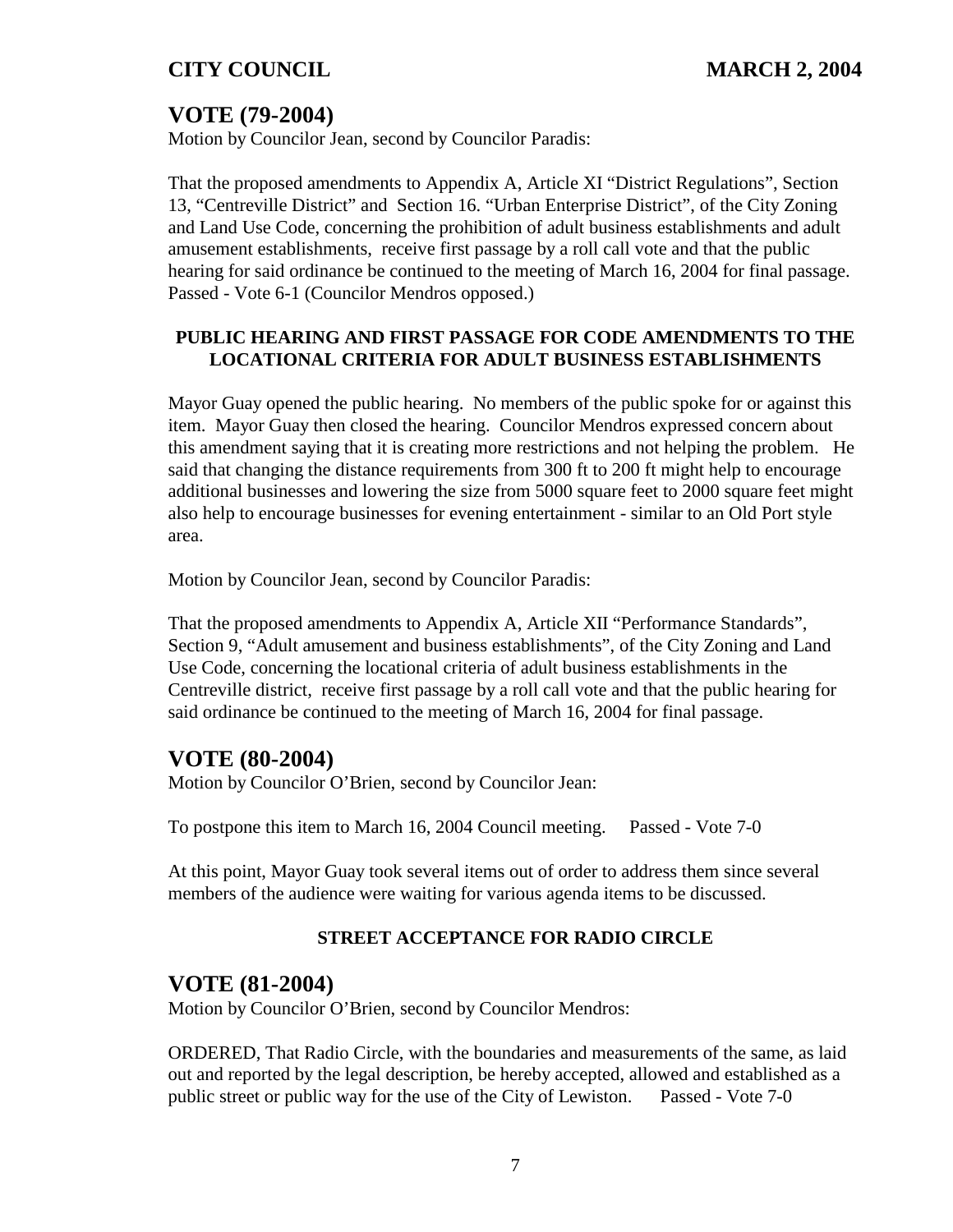#### **RESOLUTION ON CONDEMNATION OF 500 CANAL STREET**

Motion by Councilor Jean, second by Councilor Connors:

To approve the Resolution of Condemnation for the property at 500 Canal Street, and to authorize the City Administrator to make, execute and deliver such related documents as he, in his discretion, may deem necessary or convenient to the accomplishment of such transaction.

Councilor Paradis announced that he will be abstaining from the item due to conflict of interest and a personal issue. The City Administrator and the City Attorney outlined for the Council the procedures for an order of condemnation within an established development district, noting this process is different from a straight eminent domain taking. They reviewed the background information regarding this property noting the business and property owner recently passed away and the estate is currently in the probate process. The City has been negotiating with the heirs of the property and recently the heirs have hired attorneys to negotiate on their behalf. Attorneys representing the heirs addressed the Council and asked for a two week extension of this item, saying that they feel an agreement can be reached between the City and the heirs, and hoped to avoid a condemnation order. Information is currently being reviewed by the attorneys regarding assessment values for the property in which to determine a fair price for both the City and the heirs.

## **VOTE (82-2004)**

Motion by Councilor Rousseau, second by Councilor Bernier:

To postpone this item to the March 16, 2004 Council meeting. Passed - Vote 6-0-1 (Councilor Paradis abstained.)

#### **PUBLIC HEARING ON LIQUOR LICENSE FOR APPLE VALLEY GOLF COURSE**

Mayor Guay opened the public hearing. No members of the public spoke for or against this item. Mayor Guay then closed the hearing.

## **VOTE (83-2004)**

Motion by Councilor Paradis, second by Councilor Jean:

To authorize the City Clerk's Office to approve the liquor license application for the Apple Valley Golf Course, Inc., 316 Pinewoods Road. Passed - Vote 6-0 (Councilor Jean was out of the room during this vote.)

#### **PUBLIC HEARING AND FIRST PASSAGE FOR CONDITIONAL REZONING OF 121 EAST AVENUE AND 6 AND 8 MALO STREET**

Lincoln Jeffers, Deputy Director for Economic and Community Development, offered background information on this item, stating it is a request for rezoning of a property to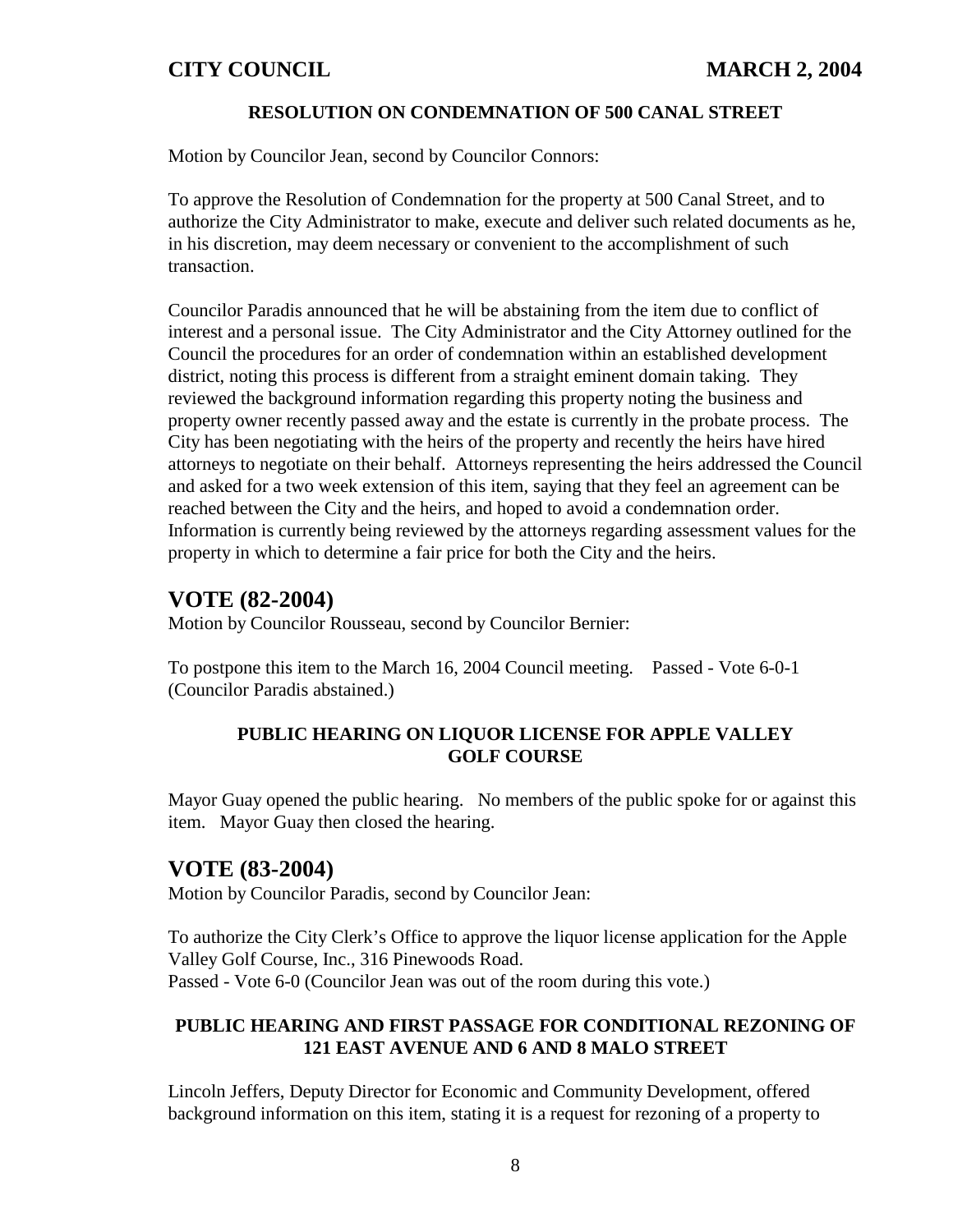allow a hotel in this zoning district. The details of a hotel plan are currently being prepared by the property owners, and the first step is to allow the zone to permit hotels in this district. This rezoning request has been reviewed by the Planning Board during two public hearings and passage is recommended. The Mayor opened up the floor for public input. Kenneth Wagner of 21 Pearl Street stated that he was recently made aware of this meeting and he knows many neighbors are opposed to the project. He noted the neighbors attended the Planning Board hearings and spoke against the project and they would have attended this meeting if they were aware of it. He spoke against the project, saying he does not want East Avenue to turn into Center Street in Auburn, and said a hotel would have a negative impact on the neighborhood. Dan Marquis spoke in favor of the project, saying that more commercial development is helpful to the residential taxpayers. Dennis Mason spoke and urged the Council to review zoning citywide, noting that the City has recently approved a high number of conditional rezoning requests. Mayor Guay then closed the hearing.

## **VOTE (84-2004)**

Motion by Councilor Mendros, second by Councilor Jean:

To approve first passage of the amendment to the Zoning and Land Use Code and Map to conditionally rezone the properties at 121 East Avenue and 6 and 8 Malo Street, from the Office Residential (OR) District and Neighborhood Conservation "A" (NCA) to the Community Business (CB) District, subject to a conditional agreement, and that the public hearing on said amendment be continued to the meeting of March 16, 2004 for final passage. Passed - Vote 7-0

## **PUBLIC HEARING AND FIRST PASSAGE FOR CODE AMENDMENT REGARDING GROUND SIGNS**

Mayor Guay opened the public hearing. No members of the public spoke for or against this item. Mayor Guay then closed the hearing.

## **VOTE (85-2004)**

Motion by Councilor Jean, second by Councilor Paradis:

That the proposed amendments to Appendix A, Article XII "Performance Standards", Section 16, "Signs", of the City Zoning and Land Use Code, to allow ground signs on an adjacent, off-premise easement, receive first passage by a roll call vote and that the public hearing on said ordinance be continued to the meeting of March 16, 2004 for final passage. Passed - Vote 7-0

#### **AUTHORIZATION TO ACCEPT TRANSFER OF FORFEITURE FUNDS**

## **VOTE (86-2004)**

Motion by Councilor Rousseau, second by Councilor Paradis:

That pursuant to Title 15, Maine Revised Statutes Annotated, Section 5824(3) and Section 5822(4)(A), the City Council hereby acknowledges and approves of the transfer of \$360.00,